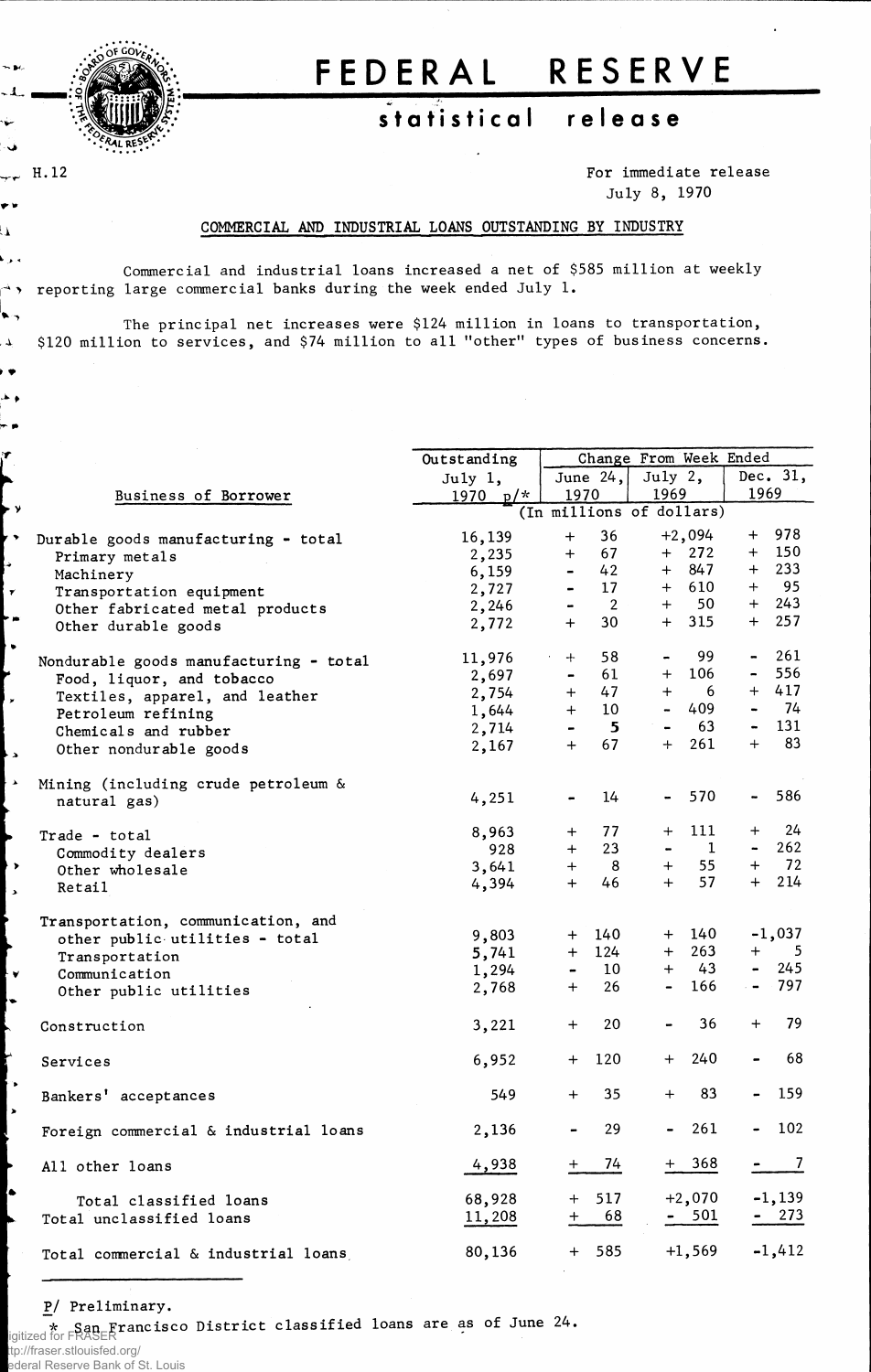# COMMERCIAL AND INDUSTRIAL LOANS OUTSTANDING AT A SAMPLE OF WEEKLY REPORTING<br>LARGE COMMERCIAL BANKS BY INDUSTRY AND FEDERAL RESERVE DISTRICT, WEEK ENDED July 1, 1970

 $\frac{1}{2}$   $\frac{1}{2}$ 

 $\mathbf{r}$  and  $\mathbf{r}$  and  $\mathbf{r}$  and  $\mathbf{r}$ 

 $\overline{\phantom{a}}$ 

ふけっき ときりきょうしゃ かたちょうし こしんきょういん

| In millions)<br>$\circ$ f<br>dollars]   |          |        |              |         |        |       |         |              |       |        |        |                                                                  |                      |
|-----------------------------------------|----------|--------|--------------|---------|--------|-------|---------|--------------|-------|--------|--------|------------------------------------------------------------------|----------------------|
|                                         | All Dis- |        | New          | Phila-  | Cleve- | Rich- | Atlanta | Chicago      | St.   | Minne- | Kansas | Dallas                                                           | San                  |
| Business of Borrower                    | tricts   | Boston | York         | delphia | land   | mond  |         |              | Louis | apolis | City   |                                                                  | $ $ Francisco $2$ /* |
|                                         | 16,139   | 683    | 6,412        | 653     | 1,661  | 295   | 318     | 3,225        | 187   | 149    | 160    | 325                                                              | 2,071                |
| Durable goods manufacturing - total     |          | 57     | 1,006        | 74      | 364    | 21    | 29      | 447          | 39    | 5      |        | 36                                                               | 150                  |
| Primary metals                          | 2,235    | 321    | 2,586        | 216     | 567    | 96    | 82      | 1,253        | 45    | 54     | 42     | 109                                                              | 788                  |
| Machinery                               | 6,159    |        |              | 73      | 258    | 30    | 42      | 439          | 9     | 11     | 19     | 37                                                               | 481                  |
| Transportation equipment                | 2,727    | 105    | 1,223<br>617 | 161     | 267    | 45    | 87      | 616          | 35    | 37     | 50     | 60                                                               | 180                  |
| Other fabricated metal products         | 2,246    | 91     |              |         |        | 103   | 78      | 470          | 59    | 42     | 42     | 83                                                               | 472                  |
| Other durable goods                     | 2,772    | 109    | 980          | 129     | 205    |       |         |              |       |        |        |                                                                  |                      |
|                                         | 11,976   | 734    | 5,600        | 539     | 456    | 417   | 420     | 1,719        | 282   | 161    | 135    | 235                                                              | 1,278                |
| Nondurable goods manufacturing - total  | 2,697    | 108    | 879          | 92      | 91     | 82    | 119     | 554          | 69    | 79     | 53     | 55                                                               | 516                  |
| Food, liquor, and tobacco               | 2,754    | 358    | 1,359        | 164     | 53     | 206   | 139     | 229          | 82    | 19     | 20     | 28                                                               | 97                   |
| Textiles, apparel, and leather          | 1,644    | 25     | 835          | 39      | 55     | 15    | 25      | 248          | 27    | 10     | 18     | 64                                                               | 283                  |
| Petroleum refining                      |          | 100    | 1,650        | 119     | 168    | 47    | 59      | 326          | 39    | 18     | 20     | 43                                                               | 125                  |
| Chemicals and rubber                    | 2,714    | 143    | 877          | 125     | 89     | 67    | 78      | 362          | 65    | 35     | 24     | 45                                                               | 257                  |
| Other nondurable goods                  | 2,167    |        |              |         |        |       |         |              |       |        |        |                                                                  |                      |
| Mining (including crude petroleum and   |          |        |              |         |        |       |         | 421          | 28    | 10     | 119    | 412                                                              | 171                  |
| natural gas)                            | 4,251    | 70     | 2,594        | 85      | 272    | 7     | 62      |              |       |        |        |                                                                  |                      |
|                                         | 8,963    | 630    | 2,930        | 480     | 510    | 505   | 518     | 1,158        | 266   | 181    | 272    | 335                                                              | 1,178                |
| Trade - total                           | 928      | 32     | 431          | 52      | 11     | 27    | 27      | 84           | 35    | 62     | 24     | 30                                                               | 113                  |
| Commodity dealers                       |          | 247    | 1,229        | 175     | 215    | 195   | 239     | 525          | 92    | 41     | 90     | 141                                                              | 452                  |
| Other wholesale                         | 3,641    | 351    | 1,270        | 253     | 284    | 283   | 252     | 549          | 139   | 78     | 158    | 164                                                              | 613                  |
| Retail                                  | 4,394    |        |              |         |        |       |         |              |       |        |        |                                                                  |                      |
| Transportation, communication, & other  |          |        |              |         |        |       |         |              | 221   | 93     | 131    | 263                                                              | 1,094                |
| public utilities                        | 9,803    | 386    | 4,638        | 327     | 607    | 377   | 316     | 1,350        | 151   | 61     | 67     | 135                                                              | 792                  |
| Transportation                          | 5,741    | 163    | 2,704        | 143     | 313    | 178   | 220     | 814          | 27    | 6      | 32     | 52                                                               | 173                  |
| Communication                           | 1,294    | 43     | 524          | 67      | 80     | 96    | 19      | 175          |       | 26     | 32     | 76                                                               | 129                  |
| Other public utilities                  | 2,768    | 180    | 1,410        | 117     | 214    | 103   | 77      | 361          | 43    |        |        |                                                                  |                      |
|                                         |          |        | 828          | 224     | 201    | 212   | 207     | 242          | 106   | 69     | 93     | 388                                                              | 551                  |
| Construction                            | 3,221    | 100    |              |         |        |       |         |              |       |        |        | 263                                                              | 1,327                |
| Services                                | 6,952    | 428    | 2,253        | 544     | 360    | 226   | 372     | 690          | 203   | 139    | 147    |                                                                  |                      |
|                                         | 549      | 10     | 302          | 21      | 15     | 4     | 6       | 65           | -1    | $ -$   | 1      | 17                                                               | 107                  |
| Bankers' acceptances                    |          |        |              |         |        |       |         |              |       |        |        | 23                                                               | 91                   |
| Foreign commercial and industrial loans | 2,136    | 35     | 1,642        | 52      | 24     | 11    | 23      | 226          | --    | 9      | $- -$  |                                                                  |                      |
|                                         |          | 107    | 1,868        | 6       | 471    | 293   | 121     | 355          | 109   | 14     | 38     | 161                                                              | 1,395                |
| All other loans                         | 4,938    |        |              |         |        |       |         |              |       | 825    | 1,096  | 2,422                                                            | 9,263                |
| Total classified loans                  | 68,928   | 3,183  | 29,067       | 2,931   | 4,577  | 2,347 | .2, 363 | 9,451        | 1,403 |        |        |                                                                  |                      |
| Total unclassified loans                | 11,208   | 467    | 1,181        | 262     | 785    | 614   | 606     | 1,404        | 296   | 74     | 300    | 523                                                              | 4,696                |
|                                         | 80,136   | 3,650  | 30,248       | 3,193   | 5,362  | 2,961 |         | 2,969 10,855 | 1,699 | 899    | .396   |                                                                  | 2.945 13.959         |
| Total commercial and industrial loans   |          |        |              |         |        |       |         |              |       |        |        | Disturbational figures appear in a release of that Reserve Bank. |                      |

**jy/ Preliminary. Final totals will appear in the F. R. Bulletin. \* classified loans are as of June 24.** Digitized for FRASER **San Francisco District final figures appear in a release of that Reserve Bank.** http://fraser.stlouisfed.org/

Federal Reserve Bank of St. Louis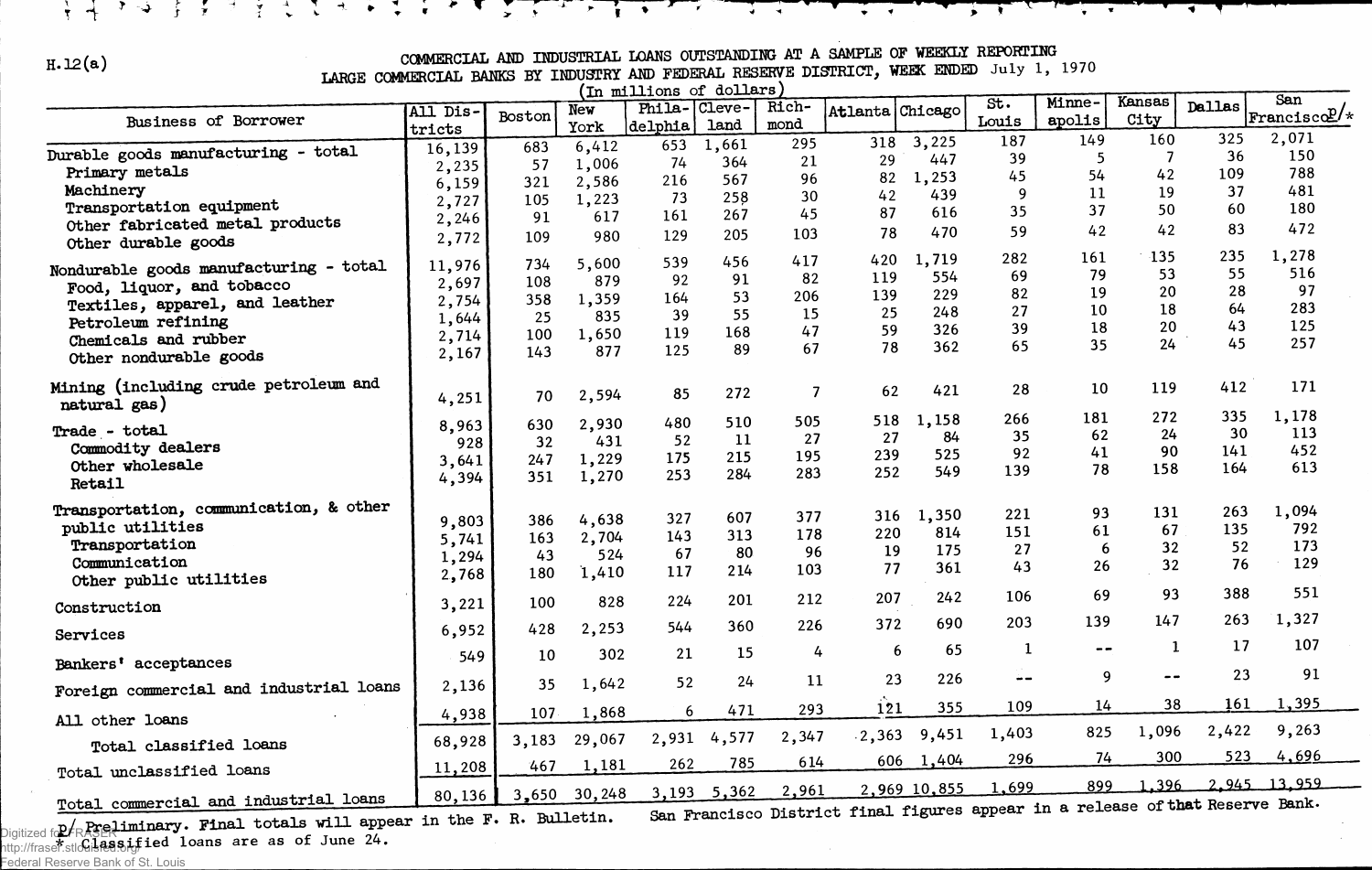**For immediate release July 8, 1970**

### **H. 12b COMMERCIAL AND INDUSTRIAL TERM LOANS OUTSTANDING BY INDUSTRY**

**Total business terra loans were \$31,741 million as of June. This was an increase of \$513 million over the comparable data a year ago and an increase of \$398 million from the last Wednesday in May.**

**The principal net changes in term loans during June were increases of \$73 million in loans to manufactures of primary metals, \$68 million to manufacturers of food, liquor, and tobacco products, and \$62 million to the mining industry.**

**The total of all business term loans on June 24 represented approximately 47 percent of total of business loans outstanding at large commercial banks reporting in the series.**

|                                        | Percent of  | Term Loans |                          | Change From Month Ended  |                              |                   |                       |                  |  |
|----------------------------------------|-------------|------------|--------------------------|--------------------------|------------------------------|-------------------|-----------------------|------------------|--|
|                                        | Total Busi- | June 24,   |                          | May 27,                  |                              | June $25$ Dec. 31 |                       |                  |  |
| Business of Borrower                   | ness Loans  | 1970       |                          | 1970                     |                              | 1969              |                       | 1969             |  |
|                                        | (%)         |            |                          | (In millions of dollars) |                              |                   |                       |                  |  |
| Durable goods manufacturing - total    | 47          | 7,762      | $+$                      | 86                       | $+$                          | 973               |                       | $+106$           |  |
| Primary metals                         | 70          | 1,520      | $+$                      | 73                       | $+$                          | 168               |                       | 44<br>$+$        |  |
| Machinery                              | 45          | 2,784      | $+$                      | 21                       | $+$                          | 310               | $+$                   | 35               |  |
| Transportation equipment               | 57          | 1,564      |                          | $+ 15$                   | $+$                          | $467 +$           |                       | 63               |  |
| Other fabricated metal products        | 34          | 762        | $+$                      | $\overline{7}$           | $\blacksquare$               |                   |                       | $36 + 1$         |  |
| Other durable goods                    | 41          | 1,132      | $\overline{\phantom{0}}$ | 30                       | $+$                          | 64                |                       | 37<br>$\sim$ $-$ |  |
| Nondurable goods manufacturing - total | 49          | 5,815      | $\ddot{}$                | 138                      | $\blacksquare$               | 114               |                       | $-187$           |  |
| Food, liquor, and tobacco              | 37          | 1.007      | $+$                      | 68                       | $+$                          | 143               | $+$                   | 54               |  |
| Textiles, apparel, and leather         | 28          | 762        | $+$                      | 6                        | $+$                          | $112 +$           |                       | 49               |  |
| Petroleum refining                     | 77          | 1,266      | $+$                      | 49                       | $\blacksquare$               | 401               | $\blacksquare$        | 90               |  |
| Chemicals and rubber                   | 63          | 1,709      | $+$                      | 15                       | $+$                          | 12                |                       | $-120$           |  |
| Other nondurable goods                 | 51          | 1,071      |                          | $ -$                     | $+$                          | 20                | $\blacksquare$        | - 80             |  |
| Mining (including crude petroleum &    |             |            |                          |                          |                              |                   |                       |                  |  |
| natural gas)                           | 84          | 3,582      | $\ddot{}$                | 62                       | $\blacksquare$               | 621               |                       | $-508$           |  |
| Trade - total                          | 24          | 2,091      | $+$                      | $\overline{2}$           | $+$                          | 143               | $\ddot{}$             | 77               |  |
| Commodity dealers                      | 10          | 88         | $\div$                   | $\mathbf{1}$             | $\blacksquare$               | 26                | $\ddot{}$             | 9                |  |
| Other wholesale                        | 19          | 695        |                          | 22 <sub>2</sub>          | $+$                          | 19                | $\tilde{\phantom{a}}$ | 11               |  |
| Retail                                 | 30          | 1,308      | $+$                      | 23                       | $+$                          | 150               | $+$                   | 79               |  |
| Transportation, communication, and     |             |            |                          |                          |                              |                   |                       |                  |  |
| other public utilities - total         | 59          | 5,717      | $+$                      | 55                       | $+$                          | 46                |                       | $-532$           |  |
| Transportation                         | 76          | 4,276      | $+$                      | 14                       | $+$                          | 195               |                       | $-138$           |  |
| Communication                          | 31          | 408        |                          | 8                        | $\blacksquare$               | 32                |                       | $-90$            |  |
| Other public utilities                 | 38          | 1,033      | $+$                      | 49                       | $\qquad \qquad \blacksquare$ | 117               |                       | $-304$           |  |
| Construction                           | 28          | 911        | $+$                      | 23                       | $+$                          | 10                | $+$                   | 7                |  |
| Services                               | 44          | 3,017      |                          | 14                       | $+$                          | $142 +$           |                       | 26               |  |
| Foreign commercial & industrial loans  | 75          | 1,620      | $\ddot{}$                | 6                        | $\blacksquare$               | 216               | $\blacksquare$        | 22               |  |
| All other loans                        | 25          | 1,226      | $\div$                   | 40                       | $+$                          | 150               | $\blacksquare$        | - 15             |  |
| Total term loans outstanding           | 47          | 31,741     | $+$                      | 398                      |                              | $+ 513 - 1,048$   |                       |                  |  |
|                                        |             |            |                          |                          |                              |                   |                       |                  |  |

**£/ Preliminary.**